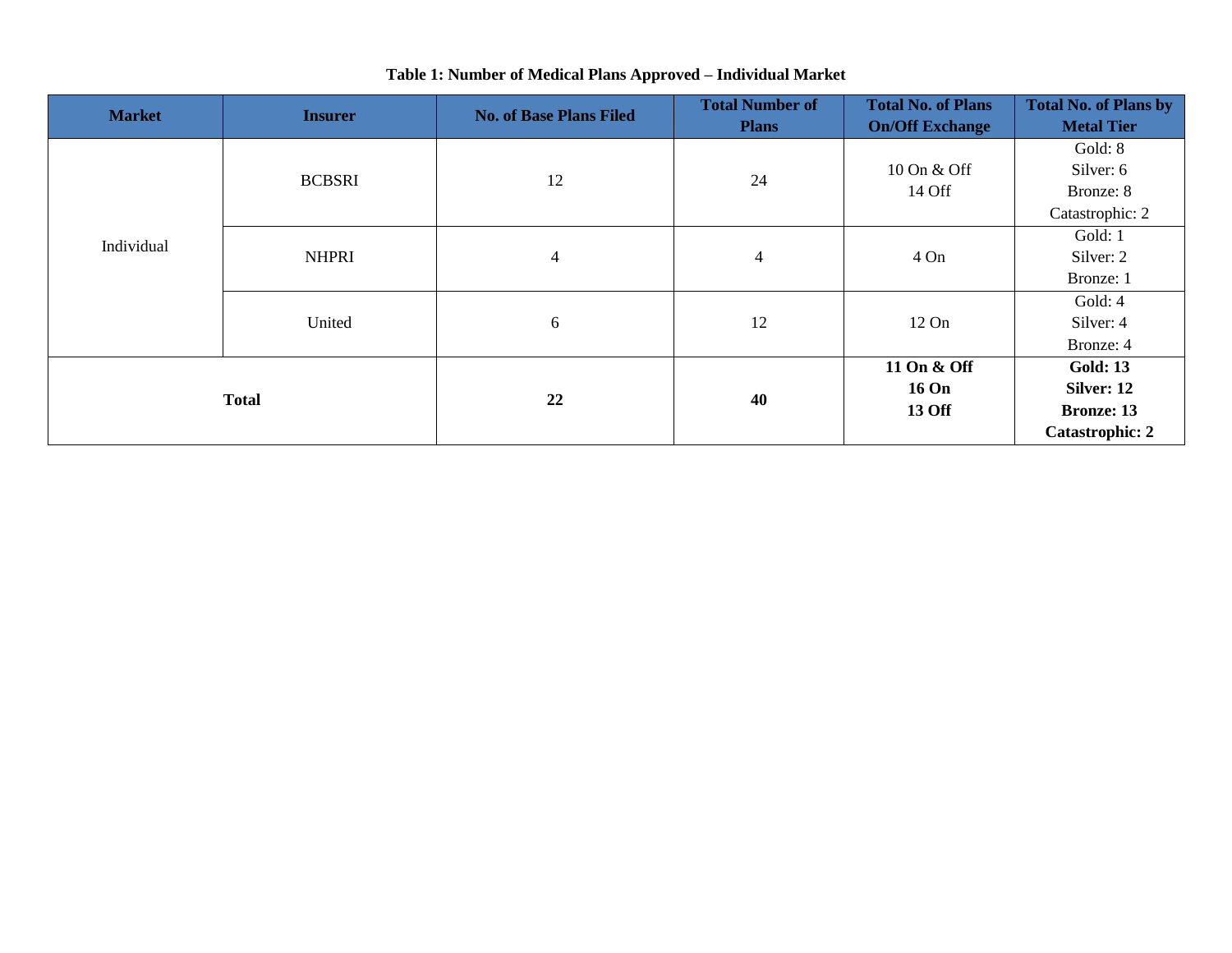| <b>Market</b> | <b>Insurer</b> | <b>No. of Base Plans Filed</b> | <b>Total Number of</b> | <b>Total No. of Plans</b> | <b>Total No. of Plans by</b> |
|---------------|----------------|--------------------------------|------------------------|---------------------------|------------------------------|
|               |                |                                | <b>Plans</b>           | <b>On/Off Exchange</b>    | <b>Metal Tier</b>            |
| Small Group   | <b>BCBSRI</b>  | 28                             | 112                    | 20 On & Off<br>92 Off     | Platinum: 20                 |
|               |                |                                |                        |                           | Gold: 64                     |
|               |                |                                |                        |                           | Silver: 24                   |
|               |                |                                |                        |                           | Bronze: 4                    |
|               | <b>NHPRI</b>   | $\overline{4}$                 | $\overline{4}$         | 4 On                      | Gold: 1                      |
|               |                |                                |                        |                           | Silver: 2                    |
|               |                |                                |                        |                           | Bronze: 1                    |
|               | United (HMO)   | 20                             | 66                     | 14 On<br>52 Off           | <b>Gold: 26</b>              |
|               |                |                                |                        |                           | Silver: 34                   |
|               |                |                                |                        |                           | Bronze: 6                    |
|               | United (PPO)   | 24                             | 96                     | 96 Off                    | Platinum: 16                 |
|               |                |                                |                        |                           | Gold: 40                     |
|               |                |                                |                        |                           | Silver: 32                   |
|               |                |                                |                        |                           | Bronze: 8                    |
|               | Tufts SG (HMO) | 12                             | 48                     | 48 Off                    | Platinum: 8                  |
|               |                |                                |                        |                           | <b>Gold: 28</b>              |
|               |                |                                |                        |                           | Silver: 12                   |
|               | Tufts SG (PPO) | 10                             | 40                     | 40 Off                    | Platinum: 8                  |
|               |                |                                |                        |                           | Gold: 20                     |
|               |                |                                |                        |                           | Silver: 12                   |
| <b>Total</b>  |                | 98                             | 366                    | 20 On & Off               | Platinum: 52                 |
|               |                |                                |                        | <b>18 On</b>              | <b>Gold: 179</b>             |
|               |                |                                |                        | 328 Off                   | <b>Silver: 116</b>           |
|               |                |                                |                        |                           | <b>Bronze: 19</b>            |